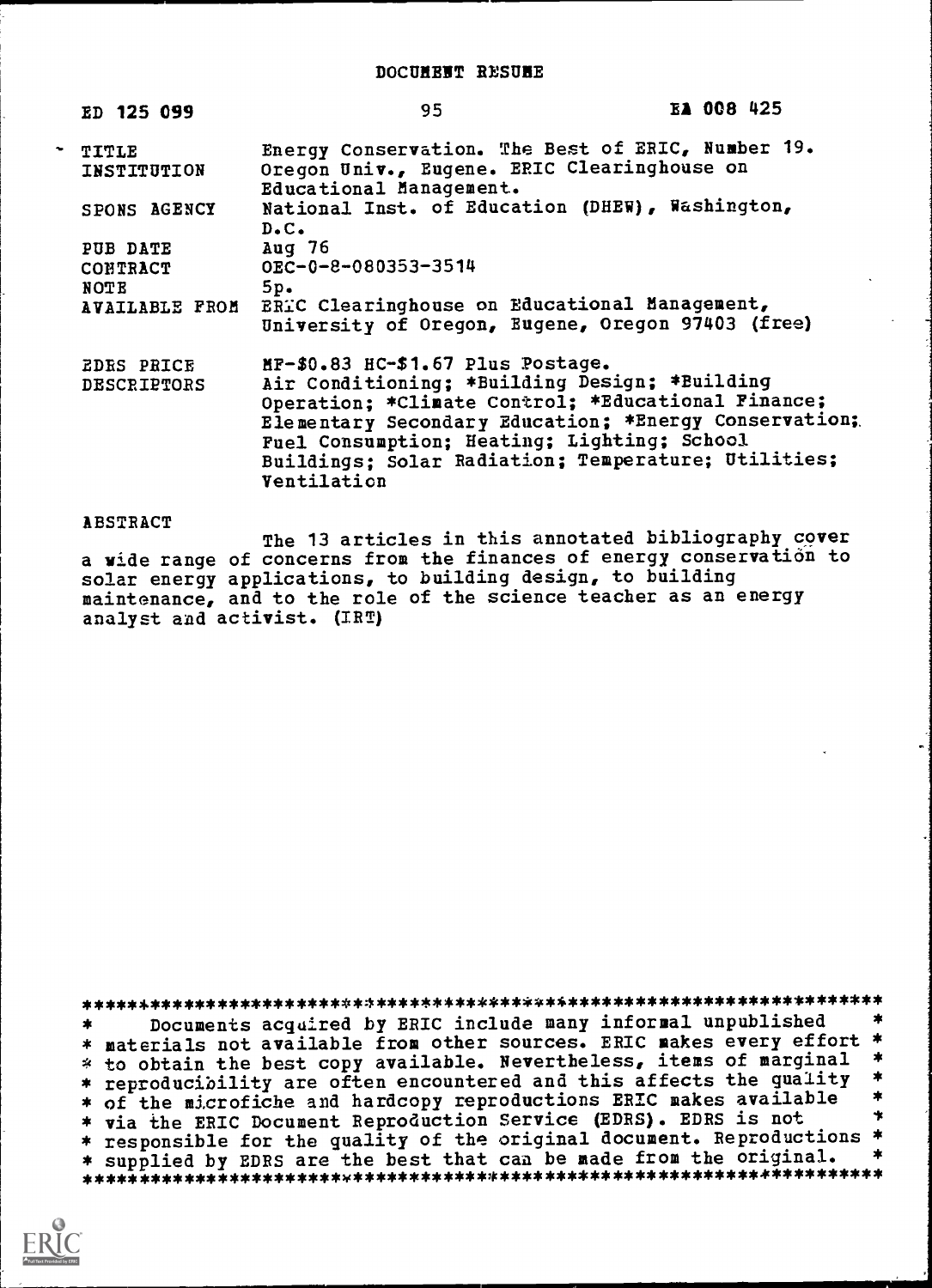ED125099



The Best of ERIC presents annotations of ERIC literature on important topics in educational management.

The selections are intended to give the practicing educator easy access to the most significant and useful information available from ERIC. Because of space limitations, the items listed should be viewed as representative, rather than exhaustive, of literature meeting those criteria.

Materials were selected for inclusion from the ERIC catalogs Resources in Education (RIE) and Current Index to Journals in Education (CIJE).

> U.S DEPARTMENT OF HEALTH, EDUCATION & WELFARE<br>NATIONAL INSTITUTE OF<br>EDUCATION

This bibliography was prepared by the E=(IC Clearinghouse on Educational Management for distribution by the American Association of School Administrators and the Association of California School Administrators. THIS DOCUMENT HAS SEEN REPRO

## Energy Conservation

Agne, Russell M.; Conrad, David; and Nash, Robert J. "The Science Teacher As Energy Analyst and Activist." Science Teacher, 41, 8 (November 1974), pp. 12-17. EJ 106 477.

This thought-provoking article explores the role of the science teacher in leading classroom studies of energy conservation and the energy crisis. Agne, Conrad, and Nash maintain that in view of serious world energy shortages, the classroom study of energy must go beyond its physical or biological context and ' contend with the important psychological-politicaleconomic issues raised by the energy crisis."

The authors offer a number of questions and topics for discussion designed to help students explore the reasons for the energy crisis and their own contributions to it. Such questions | Building Systems as "What are two specific measures I have taken to reduce energy consumption?" and "Would I maintain my life style if there were not parental and/or peer pressure?" prod students into clarifying their own attitudes and values concerning energy use.

Agne, Conrad, and Nash urge that science teachers concern themselves with "the relationship of the energy issue  $\sqrt{ }$  the day-to-day lives of people in our society." This type of approach to the teaching of energy conservation is unusual for science teachers, yet the authors make a con incing case that such an approach is necessary if today's students are to solve tomorrow's grave energy problems.

Anderson, Calvin E. "The Impact of the Energy Crisis on School Finance." Phi Delta Kappan, 57, 3 (November 1975), pp. 193-196. EJ 125 815.

Anderson begins this exhaustive article on the energy crisis by placing school energy use within the context of the energy problems facing the United States and the world. Noting that although the United States contains only 5.5 percent of the world's population, it consumes 30 percent of the world's energy, Anderson argues convincingly that schools, housing nearly 25 percent of the nation's population each school day, must make a concerted effort to curb energy waste.

Anderson notes, too, that "it is only a matter of time before the inflationary costs uf energy will begin to eat into the quality of our educational curricula and into the teacher's paycheck."

DUCED EXACTLY AS RECEIVED FROM THE PERSON OR ORGANIZATION ORIGIN.<br>ATING IT POINTS OF VIEW OR OPINIONS<br>STATED DO NOT NECESSARILY REPRE EDUCATION POSITION OR POLICY.

In such a context, his list of practical suggestions for school energy savings assumes considerable importance. Each district, for example, should "initiate a comprehensive energy audit to determine patterns of energy use." Such an audit provides a basis for monthly energy cost comparisons and thus highlights areas for possible savings.

Anderson also underscores the need for a school's maintenance personnel to be skilled in the proper operation of today's complex heating, ventilating, and air conditioning (HVAC) systems. Their attention to simple energy-saving techniques (such as switching off lights and the HVAC system in each room as they finish cleaning) can result in daily power savings of 20 percent or more.

Information Clearinghouse. Case Studies of Energy Use: Elementary and Secondary Schools. BSIC/EFL Energy Workbook No. 1. Menlo Park, California. 1974. 24 pages. ED 096 733.

Although short, the five studies contained in this report are especially useful because they contain actual figures (both in energy units and dollars and cents) concerning the efficacy of energy-saving methods.

In an unusual building program in Fairfax County, Virginia, the school board, instead of awarding the construction contract to the lowest bidder, set a fixed price for the new building at the outset, then used energy consumption as a major element in evcluating the proposed plans.

Fach plan submitted was run through the Meriwether package of computer simulation to estimate probable energy use. A chart, containing each plan's estimated number of kilowatt hours per square foot, summarizes the results.

The report concludes that "the incorporation of energy conservation criteria into the program had no major inhibiting impact on either the design or cost of the facilities and will result in substantial energy and energy cost savings in the future."

Another report focuses on the Huntington Beach, California, system where a detailed study of energy use was made of schools of similar size that nevertheless used vastly different amounts of energy. The study, which monitored hourly energy consumption, led to the discovery that improperly set or inoperative timers on heating and ventilating systems were responsible for one school's excessive energy use during weekends

 $\boldsymbol{2}$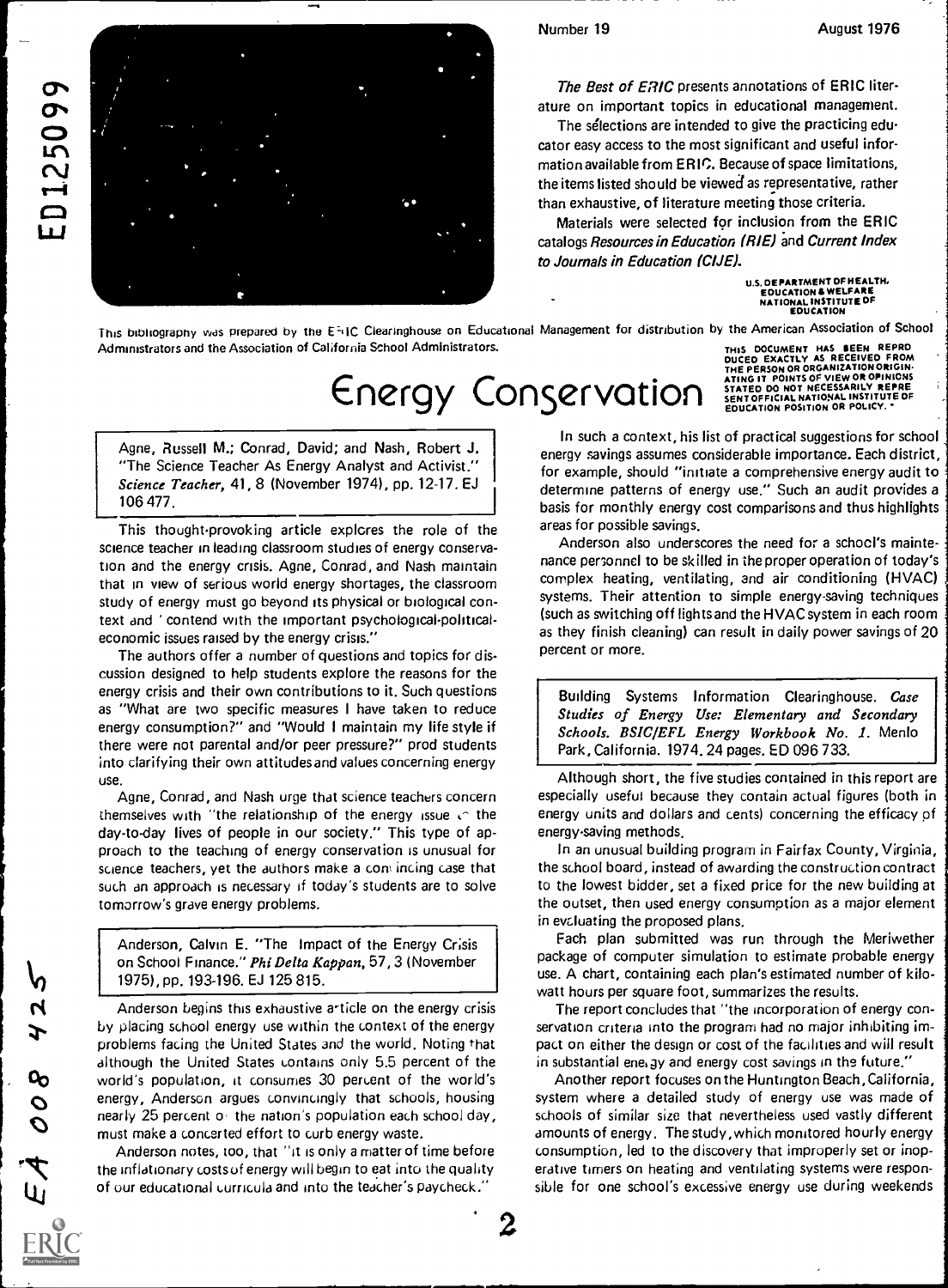and *r*acations. By servicing timers, tuning machinery, and making other equipment adjustments, the schpol was able to save over \$14,000 on gas and electricity for orfe year.

Building Systems Information Clearinghouse has come to some thoughtful conclusions concerning research on energy use. One is that many energy studies are "weak in direction and objectives" and that suggestions generated by these studies "have not been tested in life situations." These are telling criticisms, unfortunately applicable to many energy studies.

Order copies from Educational Facilities Laboratories, 850 Third Avenue, New York, New York 10022. \$2.00. Also available from EDRS. MF \$0.83 HC \$1.67. Specify ED number.

Electric Energy Association. Cost and Energy Savings Opportunities with Heating, Air Conditioning and Lighting Systems in Schools. New York 1973. 12 pages. ED 083 674.

Besides the usual checklist of ways to conserve energy, this article contains a concise and easy-to-understand explanation of heating, ventilating, air conditioning, and lighting systems that recover and reuse heat usually wasted. These systems utilize heat given off by light fixtures and heat passed out of the

building through ventilator exhaust "The ventilation requirements of schools can be responsible for substantial energy losses," maintains the article. "Air that has been heated or cooled, then exhausted to the outdoors, must be replaced by outside air which in turn has to be heated or cooled to bring it to proper temperature and hu-<br>midity." Four different heat exchange systems are described, all of which absorb heat

from exhaust ducts and transfer it back to the heating system.

Another system, designed to utilize heat from lighting fixtures, provides both summer and winter savings. In the winter, the light fixtures give off heat that, useless at ceiling level, can be transferred to the heating ducts. In the summer, this heat is merely vented to the outside, thereby reducing the load on the air conditioning. This cooling of the light fixtures also improves the efficiency of the lighting system itself.

Order copies from Electric Energy Association, 90 Park Avenue, New York, New York 10016. \$0.60. Also available from EDRS. MF \$0.83 HC \$1.67. Specify ED number.

"The Energy Advisor." Modern Schools, (January 1974), p. 9. EJ 092 615.

The first in a series on energy conservation in schools, this article notes three basic reasons for school administrators to stress energy savings. The first, of course, is econcmy in plant operation. The second is that schools, with an annual construction budget of \$5 billion, owe it to the public to turn the focus of the construction industry to energy savings And the third is that the schools must exemplify the conservationist attitude to students.

The focus of this article is on an issue cited often when energy conservation in construction is discussed life-cycle costing. Life-cycle costing is the calculation of how much it will cost to maintain and operate a building over its entire lifetime. Too often, when choosing new building or energy system options, administrators choose those with the least initial cost with little regard to life-cycle costing. This article maintains that "over a building's lifetime, ill-considered economies in construction cost almost always prove expensive in the operating and maintaining the building over this period are actually 50 percent greater than the initial construction costs.

An average school has a lifespan of 40 years. The costs of

"Energy Crisis: What Schools Are Doing about It." American School and University, 46, 6 (February 1974), pp. 53-57. EJ 092 648.

t<br>This article, the result of a survey, offers a sensible and complete checklist for those looking for ways to conserve energy in schools. The measures are actually in use in schools, colleges, and universities throughout the country.

The list is divided into seven categories. Suggestions for administrators focus on raising awareness through such measures as inviting and publicizing energy-saving ideas and conducting training sessions about techniques to conserve energy. Under "Heating, Ventilating, and Air Conditioning," several suggestions concern maintenance and repair. A simple but effective tip is to turn heating controls down to night cycle an hour before school closes, relyir.g on existing heat to keep the temperature at a reasonable level.

Under the buildings section, one recommendation is to in-

sulate ducts and hot water pipes that extend through cold<br> *spaces.* Another is merely keeping heating<br>
sources clear of furniture, draperies, bookspaces. Another is merely keeping heating sources clear of furniture, draperies, bookcases, files, and so forth.

A surprisingly effective recommendation is to clean lighting fixtures. "Dirt can reduce output by up to 50 percent." Under "Equipment" is the reminder to cut off pumps,  $f$  |  $\parallel$  fans, and motors not needed during weekends, holidays, and nights.

> Ideas are presented in checklist fashion, so it's easy to mark items worthy of further investigation.

ERIC Clearinghouse on Educational Management, and American Association of School Administrators. ERIC Abstracts: ERIC Document Resumes on Energy Conservation and the Schools. ERIC Abstract Series, Number Thirty-five. Eugene, Oregon, and Washington, D.C. 1976. 18 pages. ED 120 894.

This 24-item bibliography is a compilation of documents concerning energy conservation listed in ER IC's monthly catalog, Resources in Education (RIE), Complete for all issues of RIE through September 1975, the documents deal with energy conservation and the energy crisis and their implications for public schools.

 $\mathbf{a}$ 



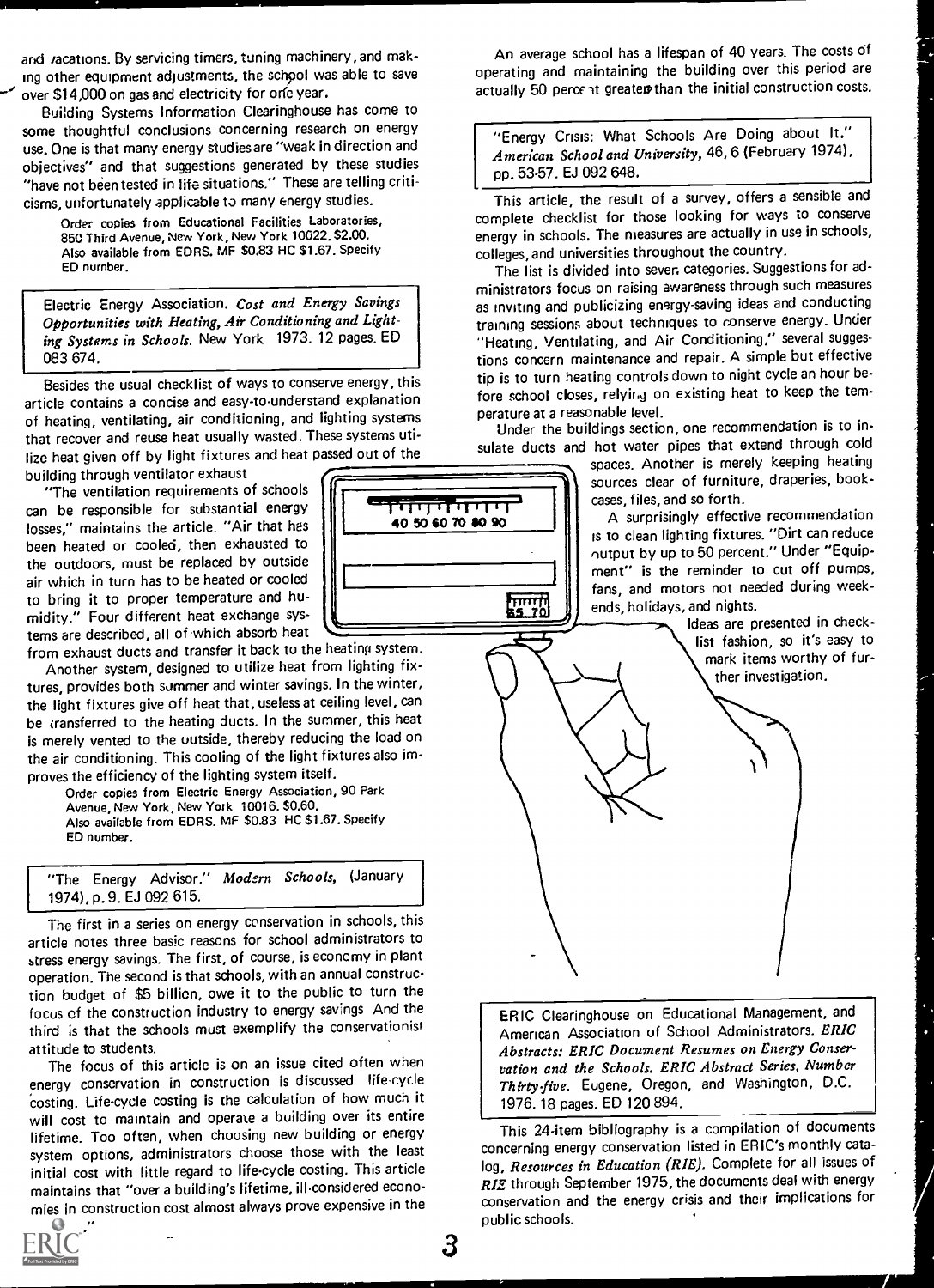Included are practical checklists for reducing energy consumption, examinations of the efficiency of several energy systems (from traditional heating, ventilating, and air conditioning to solar cooling), and energy-saving building design tips. Abstracts of each document are included.

Order copies from American Association of School Administrators, 1801 North Moore Street, Arlington, V.rginia 22209. Stock No. 021-00448, \$2.00, plus \$1.00 handling charge for each order. Quantity discounts, orders under \$15.00 must be prepaid. Also available from EDRS. MF \$0.83 HC \$1.67. Specify ED number.

Fowler, John W. Energy-Environment Source Book. Volume 1: Energy, Society, and the Environment. Volume 2: Energy, Its Extraction, Conversion and Use. Washington, D.C.. National Science Teachers Association, 1975, 270 pages. ED 111 662.

Fowler presents a sweeping overview of energy issues for science, humanities, and social studies teachers. One of a threepart series on energy-environment, the book examines economic, political, and societal aspects of energy use (in volume 1) as well as scientific and technical aspects (in volume 2).

Most ideas are expressed in rather sophisticated terms, making the book most useful for secondary teachers, but it also will be appreciated by elementary teachers who want to base their teaching of energy problems on a broader and deeper understanding of the issue. According to Fowler, "The message that cries out from analysis after analysis, and the response which could have the most immediate and positive impact on the widest range of problems, is a simple one. We must use less energy."

A highlight of the section on strategies for energy conservation is a chart graphically comparing the effects of such strategies designed to conserve oil as resetting thermometers three degrees lower (calculated to save the United( States 450,000 barrels of oil per day) and a 50 m.p.h. speed limit (saving 3,000,000 barrels per day).

Order copies from National Science Teachers Association, 1742 Connecticut Avenue, N.W., Washington, D.C. 20009. Stock No. 471-14692, \$4.00 prepaid. Order MF from EDRS, \$0.83 Specify ED number.

Mervine, Kathryn E., and Cawley, Rebecca E. Energy-Environment Materials Guide. Washington,  $DC \cdot Na$ tional Science Teachers Association, 1975. 68 pages. ED I 11 663.

Mervine and cawley's annotated bibliography is a helpful guide through the maze of literature on energy and environmental issues. One of a three-part series on energy-environment published by the National Science Teachers Association, it contains a list of 300 books and articles divided into four categories of readings, for teachers, for students grades 8-10, for students grades 5-9, and for students grades K-6. Selections chosen are those thought to be "interesting, informative, and likely to be available in your school or public library."

Easy-toread annotations evaluate both style and content. Appendixes include guides for films, audiovisual materials, curriculum materials, sources of information, and government documents.

Order copies from National Science Teachers Association, 1742 Connecticut Avenue, N.W., Washington, D.C. 20009. Stock No, 471-14694, \$2.00 prepaid. Order MF from EDRS, \$0.83. Specify ED number.

Ontario Department of Education. Energy Conservation for Schools. Toronto: 1975. 26 pages. ED 120 967.

An interesting statement, "The less energy we use, the better our chance of finc:ng new sources or additional supplies of existing sources before present supplies run out," begins this unusually complete and thoughtful booklet. To accomplish this goal, it offers a number of sound energy conservation considerations for both existing and contemplated buildings.



A detailed section on calculating long-term building costs cites important yet easily overlooked considerations. One is that in determining whether an energy-saving initial cash investment will pay for itself in the long run, interest on the initial cash investment must be considered. "Interest charges always apply, for the simple reason that borrowed money always carries a charge for its use, and unused, or saved money always carries the potential of earning interest," explains the article.

Architectural considerations that affect energy consumption are shape (especially surface area), site (including topography and trees), and orientation (east/west rather than north/ south). An important design factor is minimization of floorto-ceiling height.

An "Operation Checklist" that is short because it does not belabor the obvious contains such tips as "place lamps to give the desired illumination at task stations and reduce lighting levels in non-essential areas," and "lower storage tank temperatures of domestic hot water heating systems to the point where the storage capacity is just sufficient to meet the occupancy requirements."

Order copies from Ontario Ministry of Education, 21st Floor, Mowat Block, Queen's Park, Toronto, Canada **M7A 1L2.** Also available from EDRS, MF \$0.83 HC \$2.06. Specify ED number.

Stein, Richard G., and Stein, Carl. Low Energy Utilization School: Research, Design, Construction, and Evaluation. Phase I: Interim Report. New York Richard G. Stein and Associates, Architects, 1974. 297 pages. ED 099 962.

This report, one of the most detailed and carefully re searched on energy use, summarizes energy studies conducted in almost 1,000 New York City schools. One of its greatest strengths is that the report's data were obtained by actually measuring classroom energy use-a method of data gathering superior to even computer simulations or laboratory tests.

4



4.